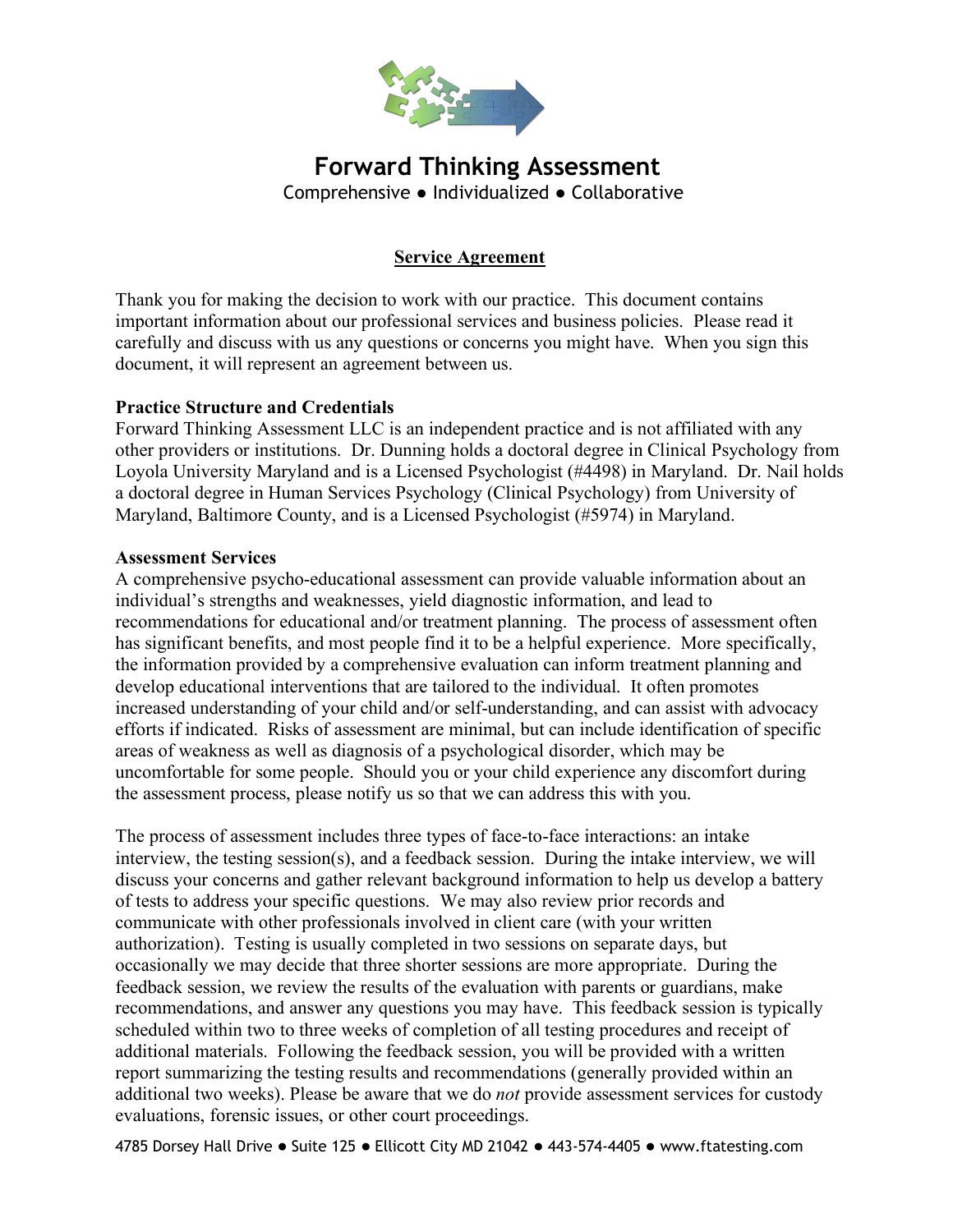#### **Payment and Cancellation Policies**

The fee for a comprehensive assessment is \$3200; this includes an intake session, test administration, test scoring and interpretation, one feedback session for parents, and the written report. Additional services, such as second feedback sessions for children/adolescents or attendance at school meetings, may be available upon request and *additional fees will apply*. Occasionally, a shorter testing battery may be appropriate depending on the referral question or tests requested. In such cases, fees will be discussed and set ahead of time. In the event that you or we determine that the testing process should be terminated before completion, you will be charged an hourly fee of \$200 for services already provided. Please note that if an assessment is terminated prematurely, it may not be possible to provide feedback regarding results.

In the event that you become involved in legal proceedings that require our participation, you will be expected to pay for all aspects of our professional time even if we are called to testify by another party. Due to the difficulty of legal involvement, we charge \$350 per hour with a retainer of \$3500 for preparation for and attendance at any legal proceeding.

Your appointment times are reserved specifically for you. Given that we set aside a large amount of time for each assessment, we require a nonrefundable deposit of \$500 at the time of scheduling. This amount will be applied toward the full fee but is **nonrefundable** in the event of cancellation. A check for the deposit is due to the office within one week of scheduling in order to confirm your intake and assessment dates. We require that the balance of the assessment fee, \$2700, be paid in full at the first testing session. Please be aware that the report will not be written until fees are paid in full.

We require that deposits be paid by check (made out to Forward Thinking Assessment). Payment for the balance can be made by check, cash, or credit card (all major cards accepted). We are not members of any managed care plans and are therefore considered out-of-network providers for all insurance companies. We do not accept insurance as a form of payment; however, we will provide you with a detailed receipt when fees are paid in full and after all services have been completed. You may choose to submit this receipt to your insurance company, which may then reimburse you according to your plan. There is a great deal of variability in coverage and reimbursement policies for psychological and educational testing, and *no amount of reimbursement can be guaranteed*. In addition, some insurance companies require pre-authorization for psychological testing. Please be aware that we do not communicate directly with insurance companies. You are responsible for knowing and following the requirements of your insurance plan, as well as providing your insurance company with any and all information requested for reimbursement. If your insurance company requires additional information from us after you submit a claim and you are unable to provide it, we require that you notify us of this request as soon as possible. Please be aware that you are responsible for the full amount of our fees independent of any reimbursement from your insurance company.

In the event that you must cancel or reschedule an appointment for any reason, please give a *minimum* of 24 hours notice. Also, please contact us by both telephone and email if this is the case; email is not sufficient for cancellation. We reserve the right to charge an additional cancellation fee of \$100 for any appointment that is missed without appropriate notice. We do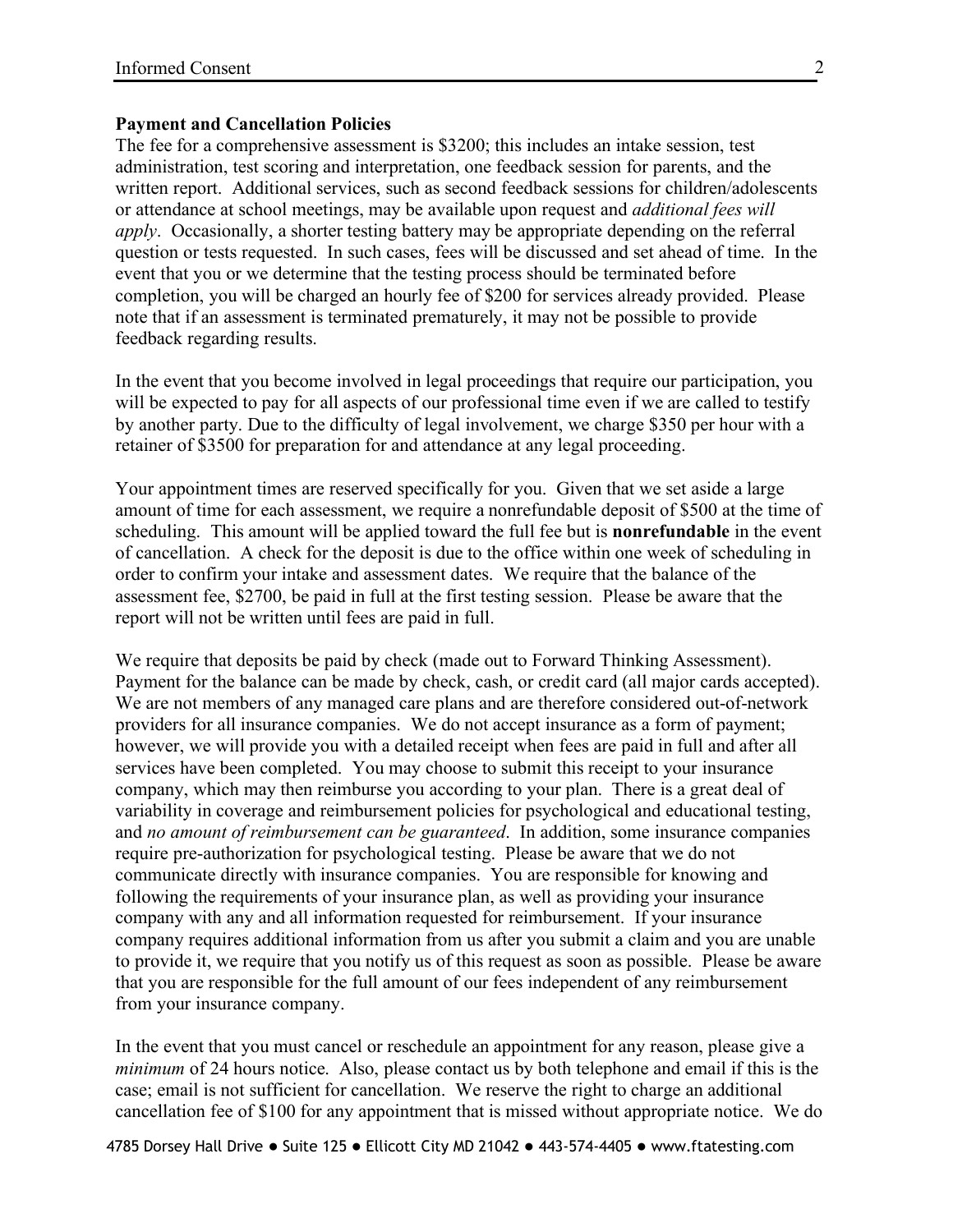understand that emergency situations and illnesses do occasionally arise, in which case exceptions to this policy may be made at our discretion. In the event of patient illness with less than 24 hours notice, the fee will be waived provided that the appointment is rescheduled and attended.

Please be aware that returned checks will be subject to a \$25 fee. If you have an outstanding balance that has not been paid in a timely way and payment arrangements have not been agreed upon, we have the option of using legal means to secure the payment. This could involve hiring a collections agency or going through small claims court. Should such action become necessary, its costs will be included in the claim. In most collection situations, the only information released would be a patient's name, the nature of services provided, and the amount due.

### **No Surprises Act**

The federal No Surprises Act became effective on January 1, 2022. In effect, the law is designed to protect clients from unexpected medical bills or balance billing. While it is unclear as to whether those regulations apply to practice such as ours, we certainly encourage you to approach us with any questions about our billing practices. We believe in transparency regarding our fees, which are specifically outlined above.

### **Contacting Us**

Telephone is the best way to contact us, but please be aware that we do not answer calls when we are in session. When we are unavailable, our telephones are answered by voicemail that we monitor frequently. We will make every effort to return your call within two business days; however, we cannot guarantee that we will always be able to do so. If you are unable to reach us and feel that you cannot wait for us to return your call, you are advised to contact your family physician or the nearest emergency room and ask for the psychologist or psychiatrist on call.

We are willing to use email to communicate with you with your permission. We make every effort to protect your privacy by encrypting our emails using Paubox, a secure and HIPAA compliant email system that encrypts both inbound and outbound messages. In addition to communicating regarding scheduling, use of this system allows us to send clinical information via email if you choose to use this format. However, please be aware that we cannot personally guarantee the security of any email system, and your decision to use email indicates your understanding of this limitation.

### **Confidentiality**

Your privacy and confidentiality are of utmost importance to us. In general, the privacy of all communications between a psychologist and patient is protected by law, and we can only release information about a client with your written permission. However, there are a few exceptions to this rule. In the event that we do release confidential information, we will make all reasonable attempts to discuss this with you before we proceed. In the following situations, no authorization is required:

• In most legal proceedings, you have the right to prevent us from providing any information about an evaluation. However, in proceedings involving custody or those in which the client's emotional condition is an important issue, a judge may order our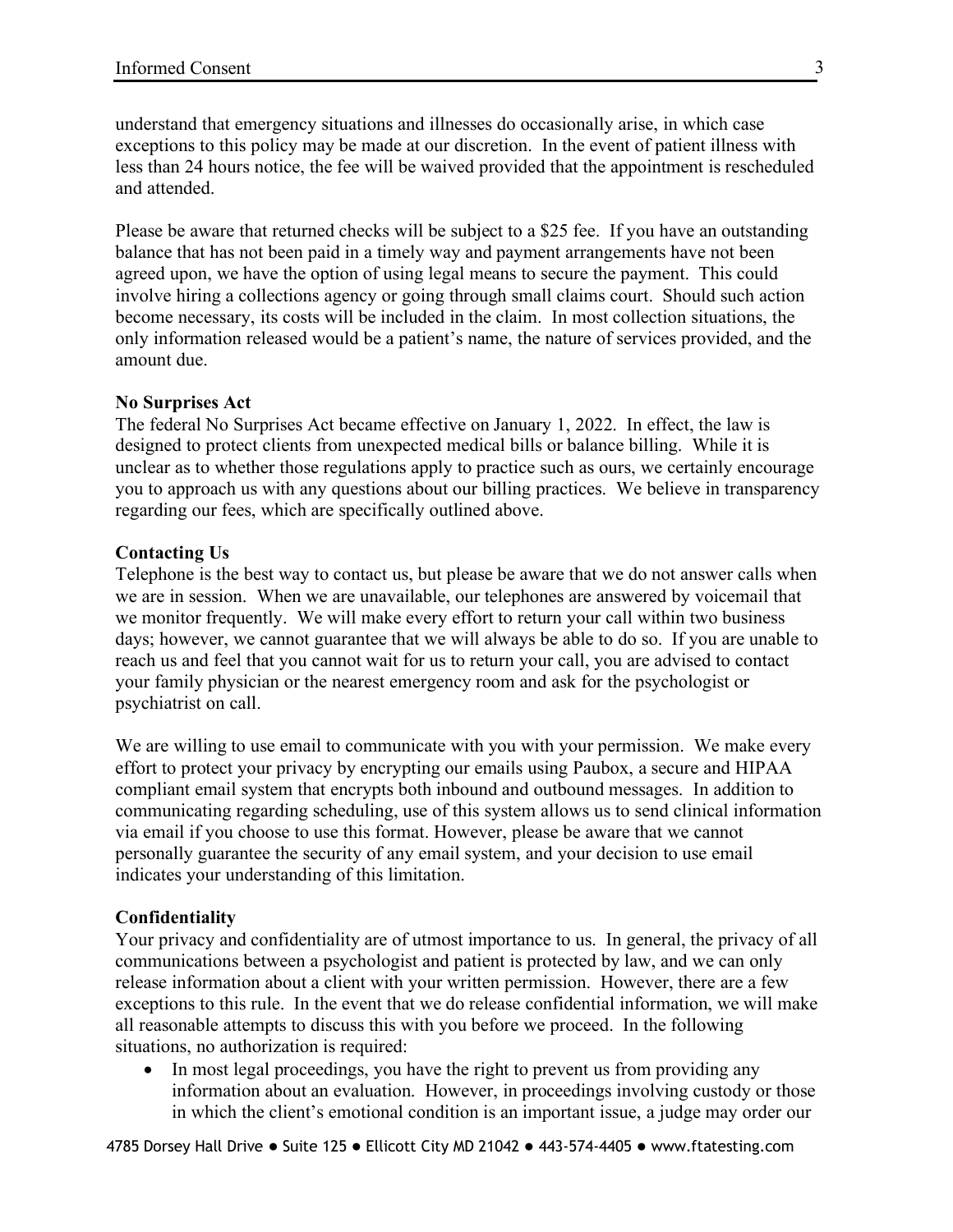testimony if he or she determines that the issues demand it. If you choose to include your child's mental or emotional status as part of a court proceeding, understand that by doing so, you waive your privilege of confidentiality. If you are involved in or considering litigation, you are encouraged to consult with your attorney to discuss these issues in more depth.

- If a government agency is requesting information for health oversight activities, we may be required to provide it.
- If a patient or patient's parent/guardian files a complaint or lawsuit against us, we may disclose relevant information regarding that patient in order to defend ourselves.

There are also some situations in which we are legally obligated to take action that we believe is necessary to attempt to protect your child or others from harm. In these situations, we may have to reveal some information about your child's evaluation. They include:

- If we have reason to suspect child abuse or neglect, we are mandated to notify the appropriate authorities.
- If we have reason to suspect abuse or neglect (including self-neglect) of a vulnerable adult, we are obligated to notify the appropriate authorities.
- If we have reason to believe that a client may seriously harm him/herself or another person, we must take protective action to attempt to ensure the safety of the client or others. This may include informing family members of the threat, warning an intended victim, notifying the police, or seeking hospitalization.

If you submit your bill to your insurance company for reimbursement, they require that we provide a clinical diagnosis and may also request additional information.

In some cases, we may find it helpful or necessary to consult with another professional. During a consultation, we would make every effort to protect the client's identity. Please be aware that other professionals are also legally and ethically bound to keep this information confidential.

Please be aware that we do not engage in relationships through social media with current or former clients. Should we meet by chance in public, we will not approach you in order to protect your confidentiality and will acknowledge you only if you approach us first.

## **Minors**

The law may allow parents to examine and obtain copies of their child's records, including evaluation, for patients who are under the age of 18 and are not emancipated. In addition, records regarding minors who are 16 or 17 years of age and seek evaluation without their parents' consent may be released to their parents according to our professional judgment. We understand and value privacy; however, parental involvement is typically very important in the assessment process. As a result, we typically request an agreement from minor patients and their parents that allows us to use our professional judgment in deciding what information to share with parents and include in the assessment report. Should a situation arise in which we believe information should be shared with the parent, we will explain this to the minor patient and give him/her the choice to be involved in the discussion.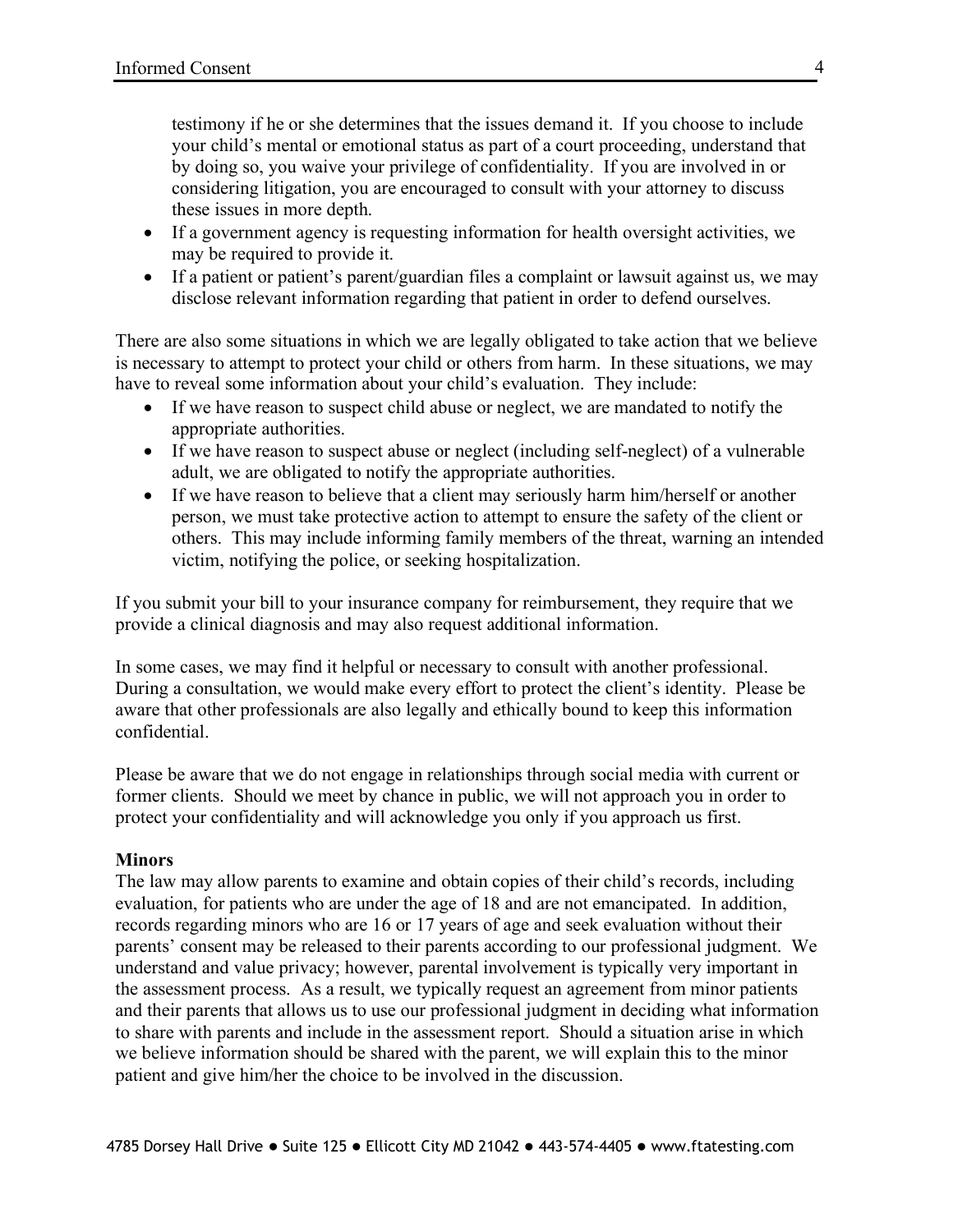### **Professional Records**

The laws and standards of our profession require that we keep Protected Health Information (PHI) about clients in their Clinical Record. You will receive a copy of the assessment report, which contains a thorough analysis of the data. You have the right to examine or request a copy of your Clinical Record if you request it in writing. As these are professional records, they can be misinterpreted and/or upsetting to untrained readers. For this reason, we recommend that records be reviewed in our presence, or that they be forwarded to another qualified mental health professional so that your questions can be appropriately addressed. In most circumstances, we are allowed to charge a small fee to cover copying and mailing expenses. Maryland law requires us to retain records for 6 years for adult clients; for minor clients, records will be retained until 3 years past the age of majority or 5 years after the record is made, whichever is later.

### **Client Rights**

HIPAA provides you with several new or expanded rights with regard to your Clinical Records and disclosures of Protected Health Information (PHI). These rights include requesting that we amend your record; requesting restrictions on what information from your Clinical Records is disclosed to others; requesting an accounting of most disclosures of PHI that you have neither consented to nor authorized; determining the location to which disclosures are sent; having any complaints you make about our policies and procedures recorded in your records; and the right to a paper copy of this Agreement, the attached Notice form, and our privacy policies and procedures. Should you have any questions, we are happy to discuss any of these rights with you.

#### **Regulatory Agency**

The Maryland Board of Examiners of Psychologists is the regulatory agency that licenses individuals for the practice of psychology in Maryland. The Board of Examiners also investigates and acts upon complaints against licensed psychologists. Any questions, concerns, or complaints regarding our services may be directed to the Maryland State Board of Examiners of Psychologists at 4201 Patterson Avenue, Baltimore, MD 21215.

#### **COVID-19 Information**

The following information relates to our joint decision to participate in in-person services in light of current circumstances surrounding the COVID-19 pandemic. Given the ever-changing nature of the guidelines around COVID-19, the most current information about our office's requirements can be gathered through discussion with your clinician at the time of your intake session. While we are willing to honor individual preferences to the extent possible, please be advised that our office will continue to follow any state or county-imposed mask mandates or other requirements should they arise. Please be aware that we may also request that you or your child wear a mask in the waiting room if other clients are present.

Currently, our practice is offering the option of telehealth or in-person meetings for parent intakes and feedback sessions. Please be advised that insurance companies vary in their policies regarding reimbursement for telehealth sessions.

We also ask that if your child is exhibiting any symptoms of illness (even those that are not likely to be related to COVID-19), you contact us to reschedule the appointments. In addition to